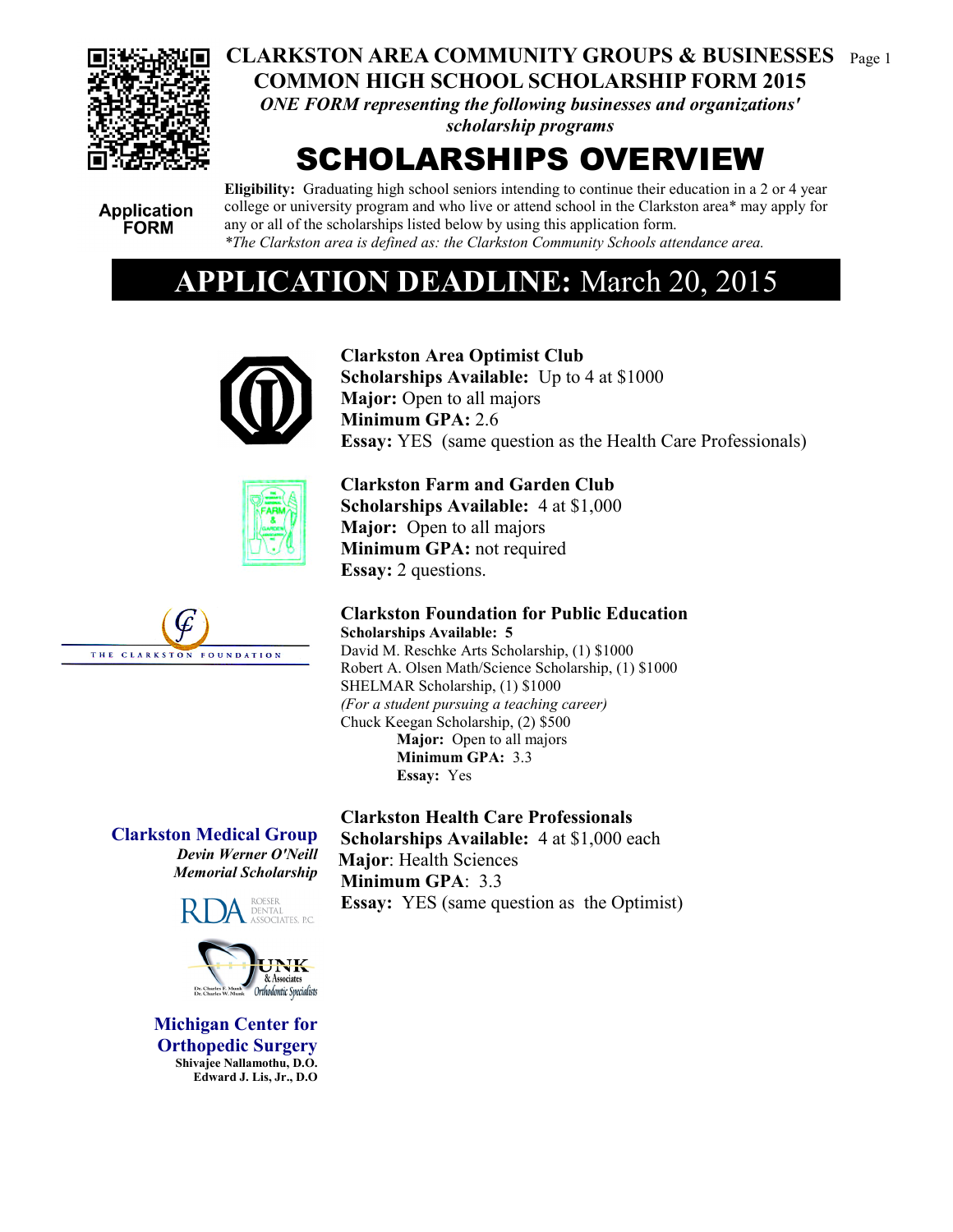# **CLARKSTON AREA COMMUNITY JOINT SCHOLARSHIP FORM 2015**

# STEP 1: GENERAL INFORMATION

(WILL BE UTILIZED BY ALL ORGANIZATIONS STUDENT IS APPLYING TO )

## STUDENT INFORMATION

| Name                       | TWILL BE CHILILLED BT ALL ONGAINIZATIONS STODENT IS ATTEINED TO J |                               |                                                                                                                        |
|----------------------------|-------------------------------------------------------------------|-------------------------------|------------------------------------------------------------------------------------------------------------------------|
|                            | Last                                                              | First                         | Middle Initial                                                                                                         |
| Home Address               |                                                                   |                               |                                                                                                                        |
|                            | <b>Street</b>                                                     |                               | Apt/Suite                                                                                                              |
|                            | City                                                              | <b>State</b>                  | ZIP Code                                                                                                               |
| Phone (                    | <u> 1980 - Jan Samuel Barbara, martin di</u>                      | Email Address                 |                                                                                                                        |
| <b>HIGH SCHOOL</b>         |                                                                   |                               |                                                                                                                        |
| <b>High School Name</b>    |                                                                   |                               |                                                                                                                        |
| <b>Graduation Date</b>     | Month<br>Year                                                     |                               |                                                                                                                        |
|                            | Cumulative Grade Point Average (4.0 scale)                        |                               | GPA Rank                                                                                                               |
| <b>COLLEGE PLANS</b>       |                                                                   |                               |                                                                                                                        |
|                            |                                                                   |                               |                                                                                                                        |
|                            |                                                                   |                               |                                                                                                                        |
|                            | City                                                              |                               | <b>State</b>                                                                                                           |
|                            | Anticipated College Graduation Date                               |                               | $Major**:$                                                                                                             |
|                            |                                                                   | Month<br>Year                 | **Please note that only careers in the health sciences are<br>eligible for the Health Care Professionals Scholarships. |
|                            |                                                                   |                               | <b>STEP 2: APPLICATION SUBMITTED TO:</b> (Check all the scholarships you are applying for with this                    |
|                            |                                                                   |                               | application. The Chamber will make copies and get your application to each organization/group you select)              |
| <b>□</b> Clarkston Area    | □ Clarkston Farm                                                  | Clarkston<br>$\Box$ Clarkston |                                                                                                                        |
| Optimist Club <sup>*</sup> | and Garden Club                                                   | Foundation                    | <b>Health Care Professionals</b>                                                                                       |



**If you are applying for the Optimist "Octagon" Scholarship, please check if you were an active Octagon Club member this year and one additional year.** 

*(\*You do not need to be an Octagon Member in order to be eligible for the other Optimist Scholarships--please see details elsewhere in this application form.)*

# OTHER INFORMATION NEEDED FOR THIS APPLICATION

#### **Two letters of recommendation**

 Letters of recommendation should come from non-family members such as: a teacher, counselor, employer, coach, principal, or clergy member. No more than 1 letter should be from a teacher.

**Official copy of high school transcripts**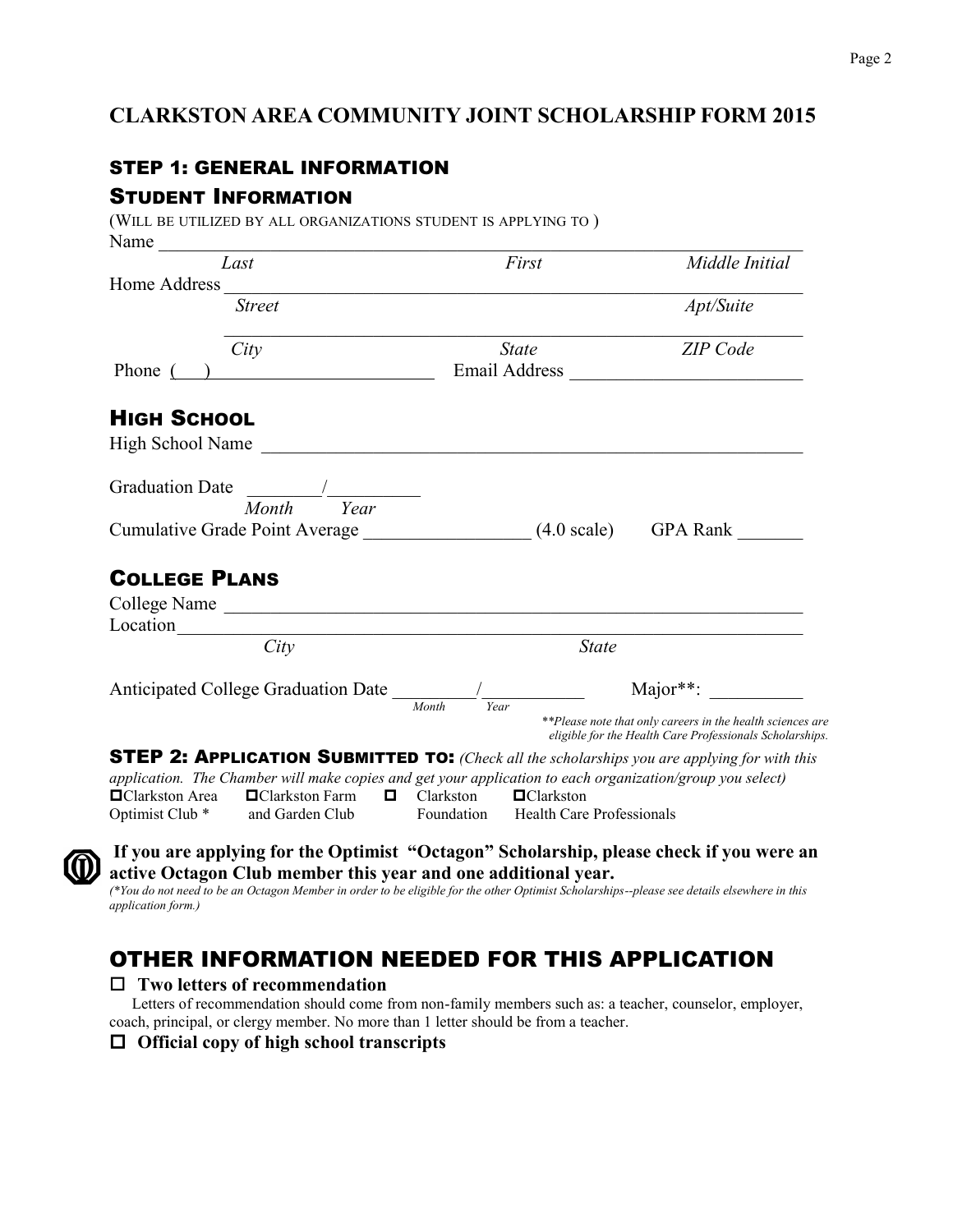# **CLARKSTON AREA COMMUNITY JOINT SCHOLARSHIP FORM 2015** STEP 3: STUDENT ACTIVITES AND ACCOMPLISHMENTS **AWARDS**

*List, in order of importance to you, any awards and honors you have achieved in the last three years.*

# **HIGH SCHOOL ACTIVITIES**

*What do you do when you're not in class?*

*Tell us about your activities: clubs, internships, lessons, volunteering, summer work, and hobbies. Rank them in order of the time you spend on the activity. Please list up to 8. DO NOT list more than 8!*

| Activity                                                                                                                  | Circle grade/years Approximate<br>Of participation | Hours per week weeks per year | Approximate | Position held or honors won                                                                                          |
|---------------------------------------------------------------------------------------------------------------------------|----------------------------------------------------|-------------------------------|-------------|----------------------------------------------------------------------------------------------------------------------|
|                                                                                                                           | 10 11 12                                           |                               |             |                                                                                                                      |
| 2.                                                                                                                        | 10 11 12                                           |                               |             | <u> 1989 - Johann John Stone, markin film fan de ferske fan de ferske fan de ferske fan de ferske fan de ferske</u>  |
| $3.$ $\overline{\phantom{a}}$                                                                                             | 10 11 12                                           |                               |             | the contract of the contract of the contract of the contract of the contract of the contract of the contract of      |
| $\mathbf{4.}$                                                                                                             | 10 11 12                                           |                               |             | <u> 2000 - 2000 - 2000 - 2000 - 2000 - 2000 - 2000 - 2000 - 2000 - 2000 - 2000 - 2000 - 2000 - 2000 - 2000 - 200</u> |
| 5.<br><u> 1989 - Johann Barn, mars ann an t-Amhain an t-Amhain an t-Amhain an t-Amhain an t-Amhain an t-Amhain an t-A</u> | 10 11 12                                           |                               |             | the contract of the contract of the contract of the contract of the contract of                                      |
| 6.                                                                                                                        | 10 11 12                                           |                               |             |                                                                                                                      |
| 7.                                                                                                                        | 10 11 12                                           |                               |             | <u> 1989 - Andrea Stein, Amerikaansk politiker (</u>                                                                 |
| 8.                                                                                                                        | 10 11 12                                           |                               |             |                                                                                                                      |

*If you could only do one of the activities above, which one would you keep doing? Why?*

# **EMPLOYMENT**

| <b>EMPLOYER</b>  | Circle grade/years Approximate Approximate Position<br>Of participation Hours per week weeks per year |                                                                                                                       |  |
|------------------|-------------------------------------------------------------------------------------------------------|-----------------------------------------------------------------------------------------------------------------------|--|
| 1.               | 10 11 12                                                                                              | <u> 1980 - Jan Sterling von Sterling von Berger von Berger von Berger von Berger von Berger von Berger von Berger</u> |  |
| 2.               | 10 11 12                                                                                              | <u> 1980 - Jan Stein Berlin, mars and de Brandenberg (b. 1980)</u>                                                    |  |
| 3.               | 10 11 12                                                                                              |                                                                                                                       |  |
| $\overline{4}$ . | 10 11 12                                                                                              |                                                                                                                       |  |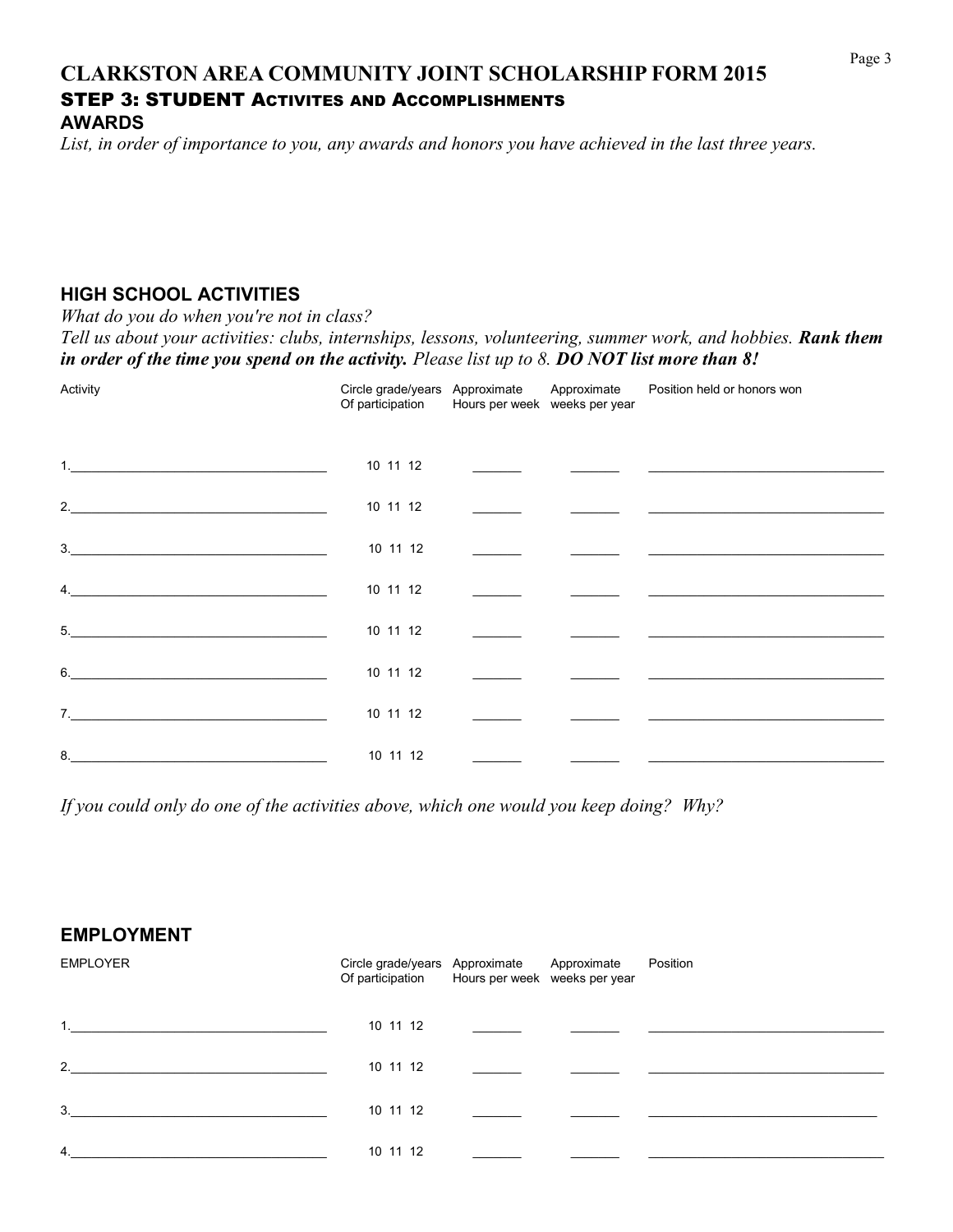# **CLARKSTON AREA COMMUNITY JOINT SCHOLARSHIP FORM 2015** STEP 4: ESSAYS



**Clarkston Medical Group** *Devin Werner O'Neill Memorial Scholarship*





#### **Michigan Center for Orthopedic Surgery Shivajee Nallamothu, D.O. Edward J. Lis, Jr., D.O**



Clarkston Area Optimist Club and the Clarkston Health Care Professional Scholarships use the same essay question for their scholarship application.

Essays should have:

- a title
- answer the question and
- use appropriate grammar and punctuation.

Essays should be no longer than 1 page and typed\* using a 12 point font. *Handwritten essays may be disqualified.*

# **\*\*\*ESSAY QUESTION:**

### **(Choose one area to respond to)**

Thinking about a personal situation from your volunteer activities or work experiences tell us what you learned or gained from that experience and how it:

- $\Box$  impacted your career choices OR
- $\Box$  contributed to our community OR
- $\Box$  shaped who you are today.

# **Clarkston Farm and Garden Club**

*Please answer both questions, limiting your responses to 250 words or less for each of the following questions.*

1. Which activities, honors or awards do you value most and how might these awards affect you in the next years and why.

2. Describe a special attribute, experience or accomplishment that sets you apart regarding preservation of the environment.



### **The Clarkston Foundation**

Please share specific examples of your talents and leadership in:

- math and science, or
- the performing or fine arts, or
- the teaching field.

Expand upon this description with your thoughts on the potential impact your talents may bring in the future.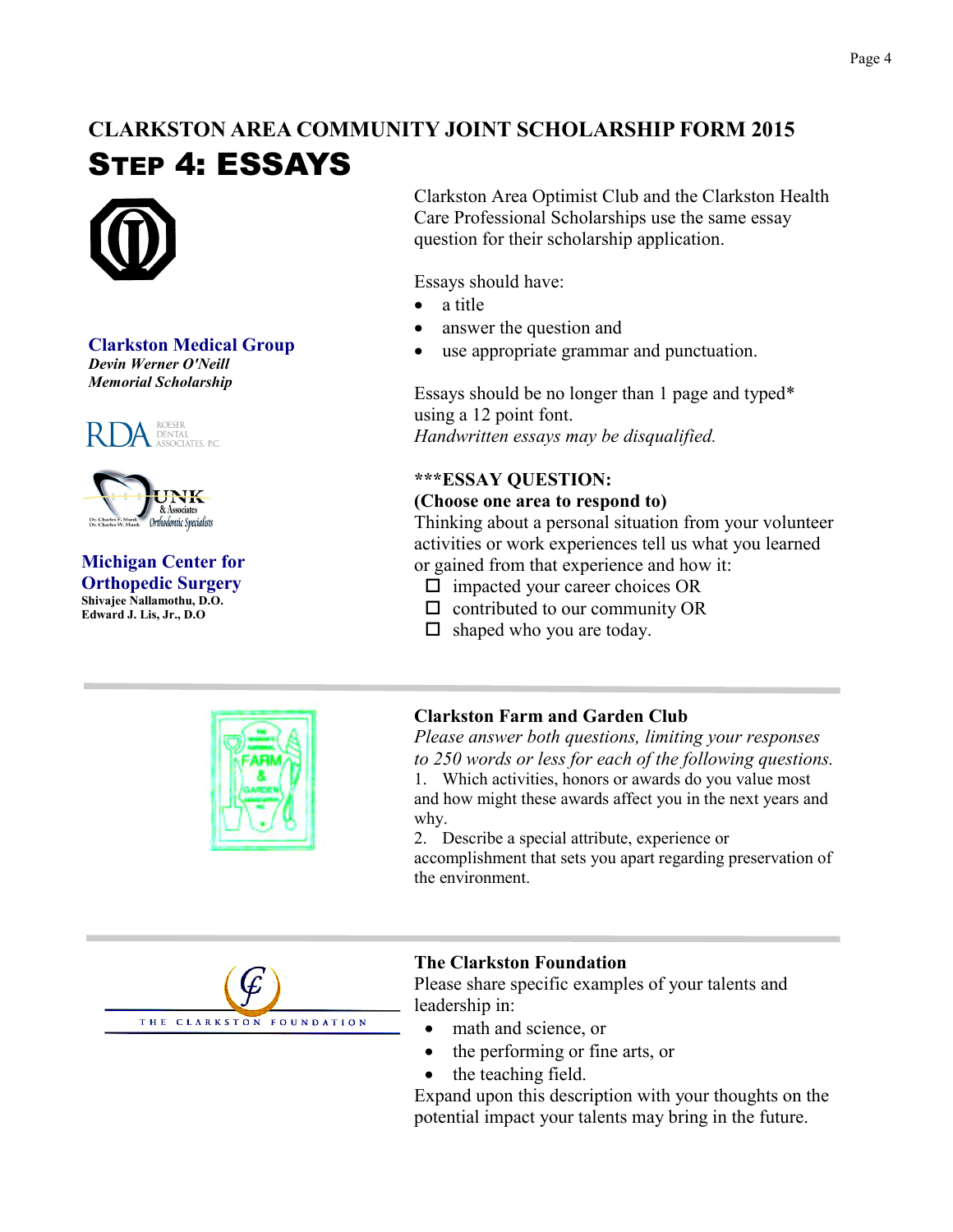# **CLARKSTON AREA COMMUNITY JOINT SCHOLARSHIP FORM 2015** STEP 5: UNDERSTANDING THE SELECTION PROCESS



**The Clarkston Area Optimist Club** Optimist scholarships will be awarded to well-rounded students who are academically successful, involved in extra-curricular activities, and work or volunteer their time in community service. Our motto is "Friend of Youth", therefore those activities supporting youth will be given priority.

#### **You have provided two letters of recommendation. For each, please briefly describe how this person has influenced you and how they have made a difference in your life.**

Scholarship recipients will be notified in May and will receive a certificate at their Awards Assembly. Recipients and their families will be invited to an Optimist Club breakfast for a formal check presentation. Recipients are also invited to participate in the July 4th parade with the Optimists.

### **The criteria for the Optimist Foundation Henry E. Richardson "Friend of Youth" Scholarships are:**

- 1. Lives the Optimist Creed
- 2. Goodwill deeds—Volunteering in youth programs
- 3. Involvement in extra-curricular activities
- 4. 2.6 or greater GPA
- 5. Letters of recommendation (2)
- 6. High school transcripts

#### **The criteria for the Optimist Foundation "Octagon" Scholarship includes the above items and:**

- 1. Involvement in Octagon Club during senior year plus one additional year.
- 2. Demonstrates leadership.
- 3. Letter of recommendation from Octagon advisor.

**The Clarkston Farm and Garden Club** considers applicants who live in Clarkston Community Schools attendance area. Also to be considered are specific involvement in preservation and beautification of the environment, grades, values, honors and awards, school and community involvement and work experience.

1. The candidate has a personal interest in horticulture and the environment and is physically involved in its preservation.

2. Our club is interested in the impact this scholarship will have on your education financially and your need.



**The Clarkston Foundation** is dedicated to inspiring the young people of our community to pursue extraordinary opportunities for academic achievement and growth in the fine arts, performing arts, math and sciences, and teaching. The *Robert A. Olsen Math and Science Scholarship* and the *Clarkston Foundation Art Scholarship* are awarded to the 2 students who best demonstrate outstanding performance and leadership in their respective area of interest. The *Shelmar Scholarship* is awarded to 1 student who best demonstrates outstanding performance and leadership in the teaching area.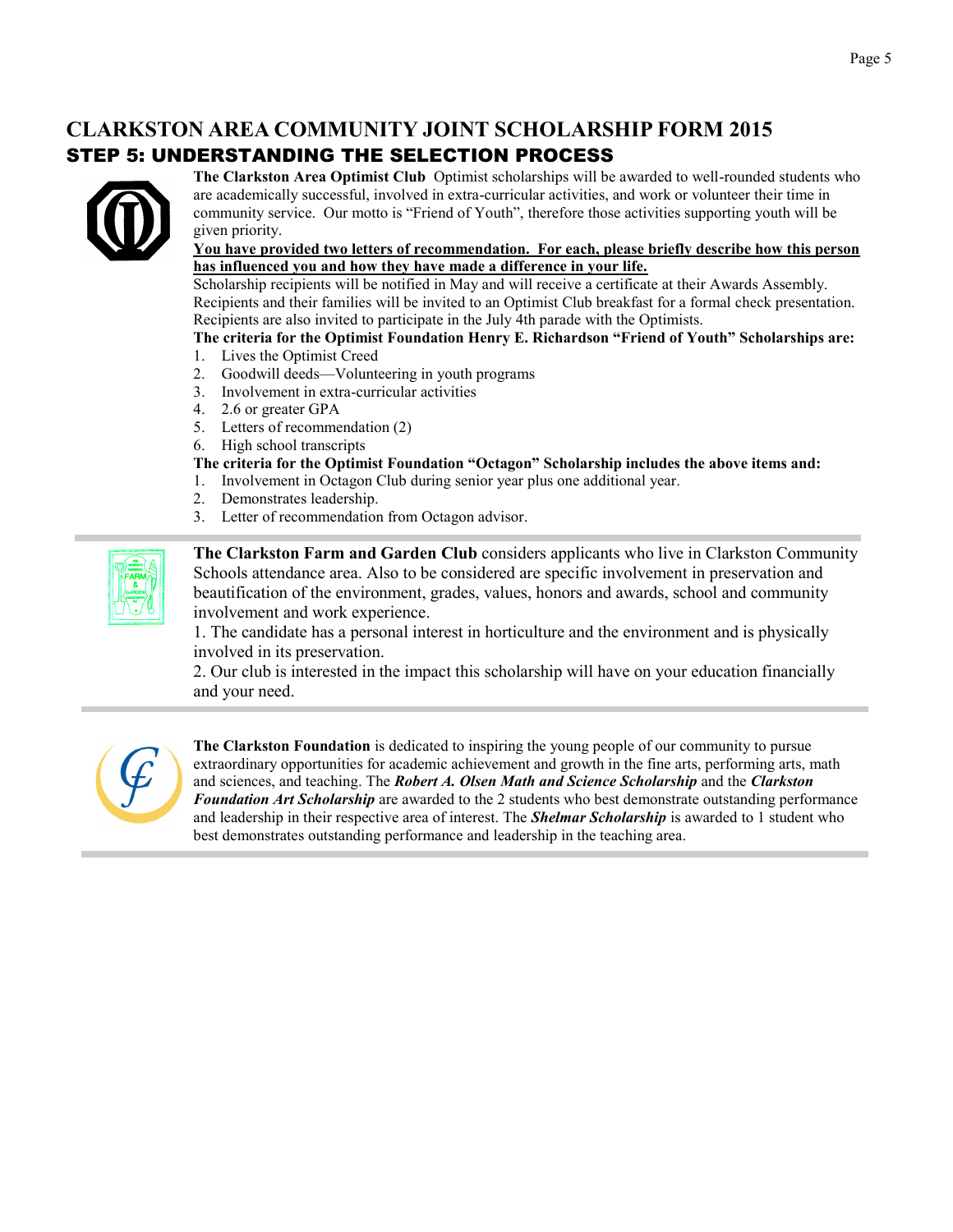#### Page 6

# **CLARKSTON AREA COMMUNITY JOINT SCHOLARSHIP FORM 2015** STEP 6: CHECK LIST

## **DOUBLE CHECK ITEMS IN THIS APPLICATION**

- $\Box$  Have you indicated which organizations you would like to receive your scholarship application?
- $\Box$  Have you filled out the student activities and information?
- Have you signed and dated the release information? (*see below*)

# **ADDITIONAL ITEMS NEEDED**

### **Two letters of recommendation (Please submit no more than 2)**

 Letters of recommendation should come from non-family members such as: a teacher, counselor, employer, coach, principal, or clergy member. **No more than 1 letter should be from a teacher.** 

# **Official copy of high school transcripts**

# **Completed Essay**(s)

Make sure you have completed and included the essay(s) for each of the organizations for which you are applying for a scholarship. *(Only one copy of the essay is necessary.)*

# **IMPORTANT!!** *DO NOT STAPLE or BIND your application.*

The Chamber will make the additional copies of your application form, essay, student profile and transcripts so each organization has a complete set of information to review.

# *\*\*You do not need to submit additional copies. Only ONE SET is necessary!\*\**

# STEP 7: Release Information

I certify that I meet the stated eligibility requirements for the(se) program(s) and that all the information in this application is complete and accurate. I understand that any inaccurate information of a substantial nature provided as part of this application will result in disqualification. I hereby voluntarily grant my high school to confirm and/ or verify information to the Clarkston Area Chamber of Commerce and/or their agents for the purpose of the scholarship selection. I hereby consent to disclosure of any such information and waive any claims which may arise as a result of disclosure. In consideration of the possible receipt of financial assistance from Clarkston Area Chamber of Commerce all rights to publication or use of materials submitted as part of my application, and forever release any claim to ownership of said materials.

 $\_$  , and the contribution of the contribution of the contribution of the contribution of  $\mathcal{L}_\text{max}$ **Student Signature** Date Completed Scholarship forms should be turned in to the: **Clarkston Area Chamber of Commerce, 5856 S. Main St., Clarkston, MI 48346.** Forms must be received by 4:00 pm on March 20, 2017 or POSTMARKED by that date in order to be eligible for these scholarships. **No fax or email submissions accepted. Copies of this application form** are available online at: www.clarkston.org **Notification** will be made to high school counseling departments and may be held back as a surprise announcement at the Senior Awards Ceremony.